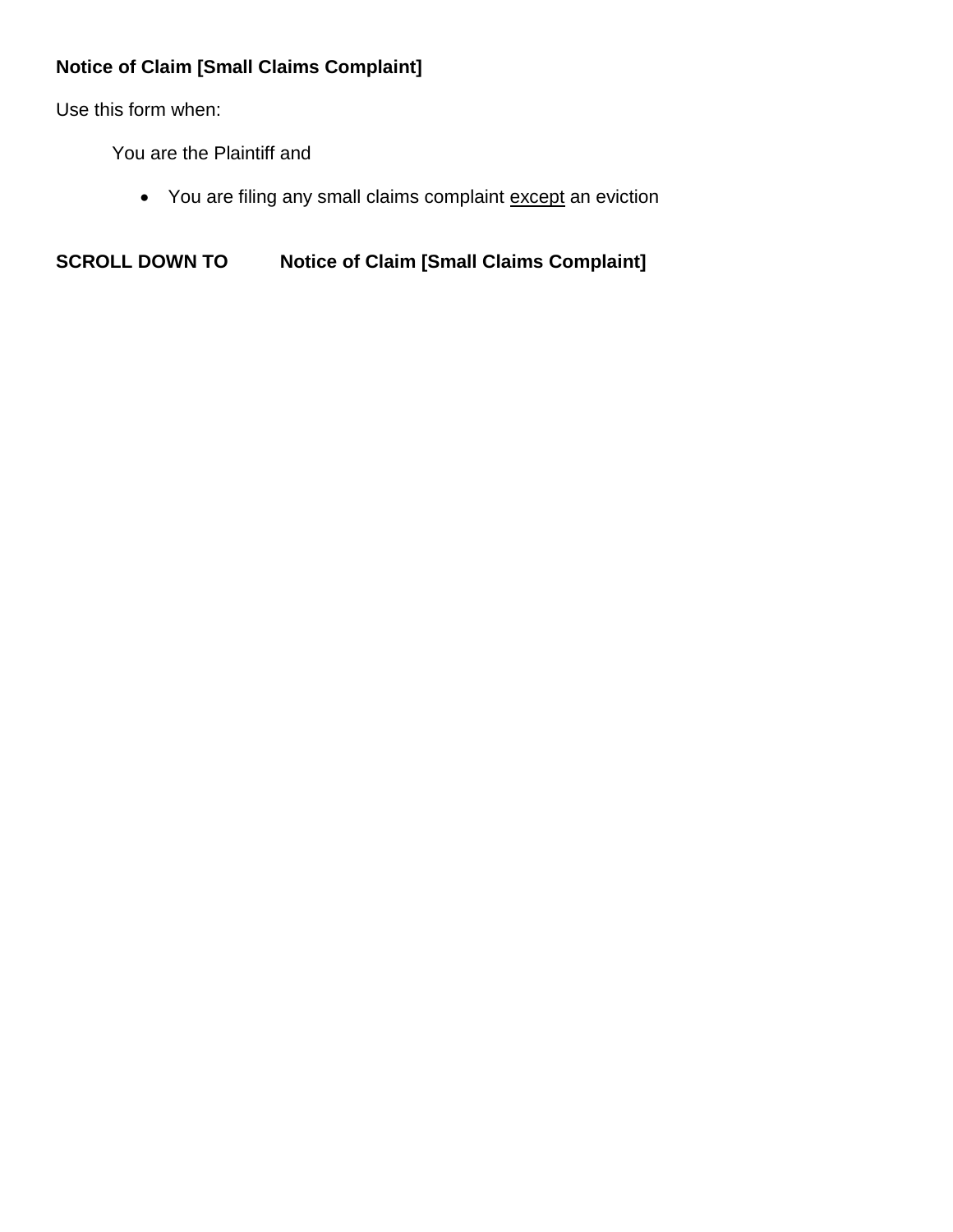## **NOTICE OF CLAIM [Small Claims Complaint]**

| <b>TIPPECANOE SUPERIOR COURT No. 4</b>                                                                                                                                                                                                                                                                               | CAUSE NO. 79D04-______________-PL/SC-__________                                                                                                                                                                                                                   |  |  |
|----------------------------------------------------------------------------------------------------------------------------------------------------------------------------------------------------------------------------------------------------------------------------------------------------------------------|-------------------------------------------------------------------------------------------------------------------------------------------------------------------------------------------------------------------------------------------------------------------|--|--|
| Courthouse, 301 Main Street                                                                                                                                                                                                                                                                                          |                                                                                                                                                                                                                                                                   |  |  |
| Lafayette, Indiana 47901                                                                                                                                                                                                                                                                                             | Plaintiff requests service by:                                                                                                                                                                                                                                    |  |  |
| Telephone: (765) 423-9266 www.tippecanoe.in.gov                                                                                                                                                                                                                                                                      | County<br>□ Certified Mail                                                                                                                                                                                                                                        |  |  |
| If Plaintiff is represented by an Attorney:                                                                                                                                                                                                                                                                          |                                                                                                                                                                                                                                                                   |  |  |
|                                                                                                                                                                                                                                                                                                                      |                                                                                                                                                                                                                                                                   |  |  |
|                                                                                                                                                                                                                                                                                                                      |                                                                                                                                                                                                                                                                   |  |  |
|                                                                                                                                                                                                                                                                                                                      |                                                                                                                                                                                                                                                                   |  |  |
|                                                                                                                                                                                                                                                                                                                      |                                                                                                                                                                                                                                                                   |  |  |
|                                                                                                                                                                                                                                                                                                                      |                                                                                                                                                                                                                                                                   |  |  |
|                                                                                                                                                                                                                                                                                                                      |                                                                                                                                                                                                                                                                   |  |  |
|                                                                                                                                                                                                                                                                                                                      |                                                                                                                                                                                                                                                                   |  |  |
| <b>Plaintiff 1</b>                                                                                                                                                                                                                                                                                                   | Defendant 1                                                                                                                                                                                                                                                       |  |  |
|                                                                                                                                                                                                                                                                                                                      |                                                                                                                                                                                                                                                                   |  |  |
|                                                                                                                                                                                                                                                                                                                      |                                                                                                                                                                                                                                                                   |  |  |
|                                                                                                                                                                                                                                                                                                                      |                                                                                                                                                                                                                                                                   |  |  |
|                                                                                                                                                                                                                                                                                                                      |                                                                                                                                                                                                                                                                   |  |  |
|                                                                                                                                                                                                                                                                                                                      |                                                                                                                                                                                                                                                                   |  |  |
| <b>Plaintiff 2</b>                                                                                                                                                                                                                                                                                                   | Defendant 2                                                                                                                                                                                                                                                       |  |  |
|                                                                                                                                                                                                                                                                                                                      |                                                                                                                                                                                                                                                                   |  |  |
|                                                                                                                                                                                                                                                                                                                      |                                                                                                                                                                                                                                                                   |  |  |
|                                                                                                                                                                                                                                                                                                                      |                                                                                                                                                                                                                                                                   |  |  |
|                                                                                                                                                                                                                                                                                                                      |                                                                                                                                                                                                                                                                   |  |  |
|                                                                                                                                                                                                                                                                                                                      |                                                                                                                                                                                                                                                                   |  |  |
| <b>CLERK'S NOTICE OF CLAIM TO DEFENDANT and SUMMONS</b><br>for a first hearing. The Court may enter a default judgment against you if you fail to appear. The Plaintiff's claim is for:<br>$\Box$ Contract, Note or Account (copy attached)<br>□ Personal injury or property damage<br>□ Other _____________________ | You (the Defendant) have been sued by the Plaintiff whose name appears above. You must appear in Tippecanoe<br>A brief statement of the Plaintiff's claim against you is as follows: [1984] A brief statement of the Plaintiff's claim against you is as follows: |  |  |
| Claim at the rate of _______% and court costs of this action.<br>$\overline{\phantom{a}}$ , 20                                                                                                                                                                                                                       | The Plaintiff demands judgment against you for \$_____________________ plus interest from the date of the filing of this                                                                                                                                          |  |  |
| Date                                                                                                                                                                                                                                                                                                                 | Plaintiff or Attorney signature<br>(Attorney must sign if Plaintiff is represented by an attorney)                                                                                                                                                                |  |  |
| (See important information and SHERIFF'S RETURN OF SERVICE on reverse side)<br><b>IMPORTANT INFORMATION CONCERNING THIS CLAIM</b>                                                                                                                                                                                    |                                                                                                                                                                                                                                                                   |  |  |